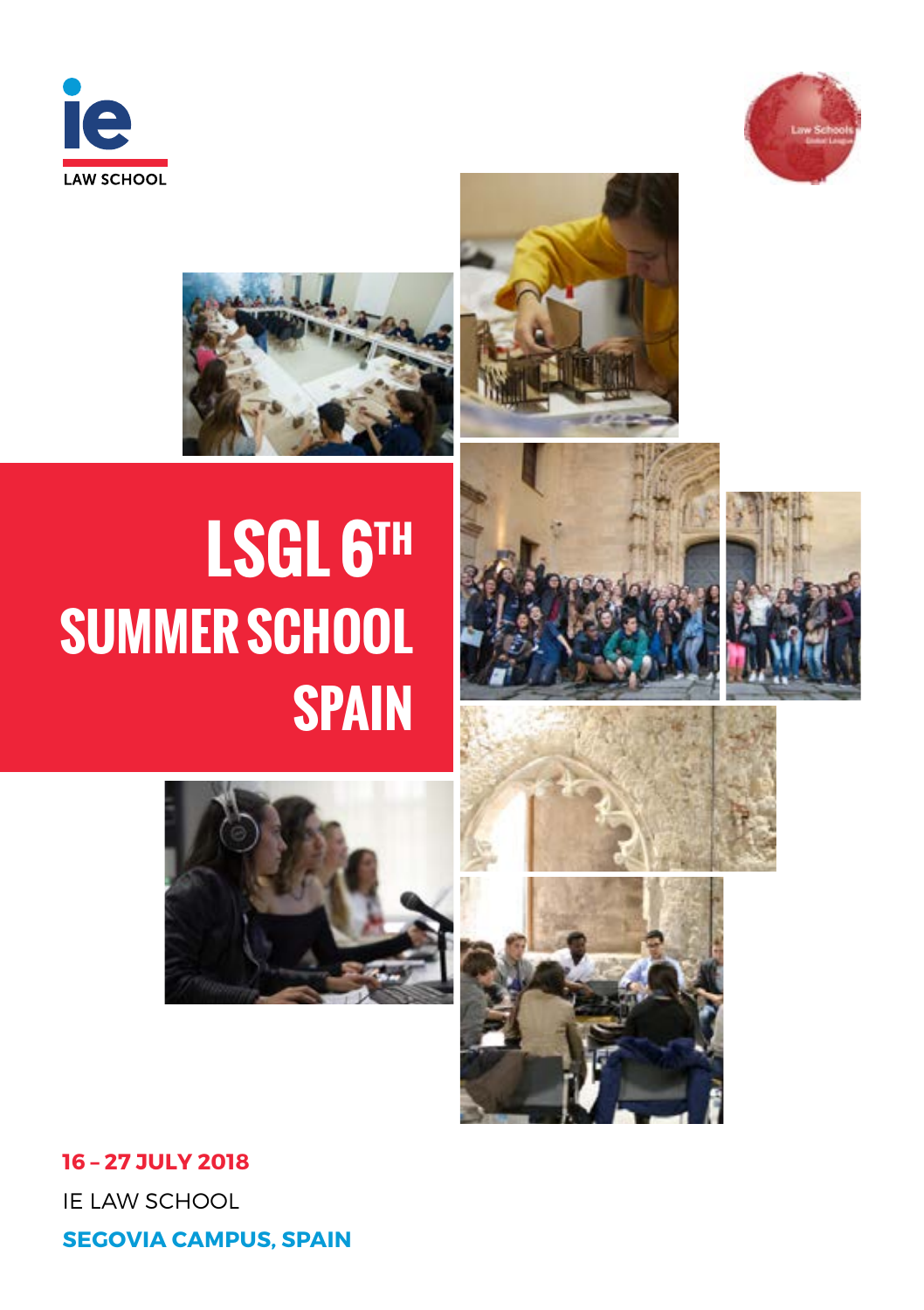#### IE LAW SCHOOL 6TH LSGL,SUIMMER SCHOOL

# **OF OPPORTUNITIES!** YOUR SUMMER

# STUDY AT IE LAW SCHOOL & DISCOVER MADRID AND HISTORIC SEGOVIA



IE Law School and LSGL are excited to invite all members to participate in the 6th Annual Summer School this summer.

The LGSL Summer School at IE isn't just about your studies - it's about being inspired, challenged and grow as a person. Discover new opportunities and don´t miss the chance to absorb meet like-minded people from around the world and immerse yourself in a global, crossborder educational experience.



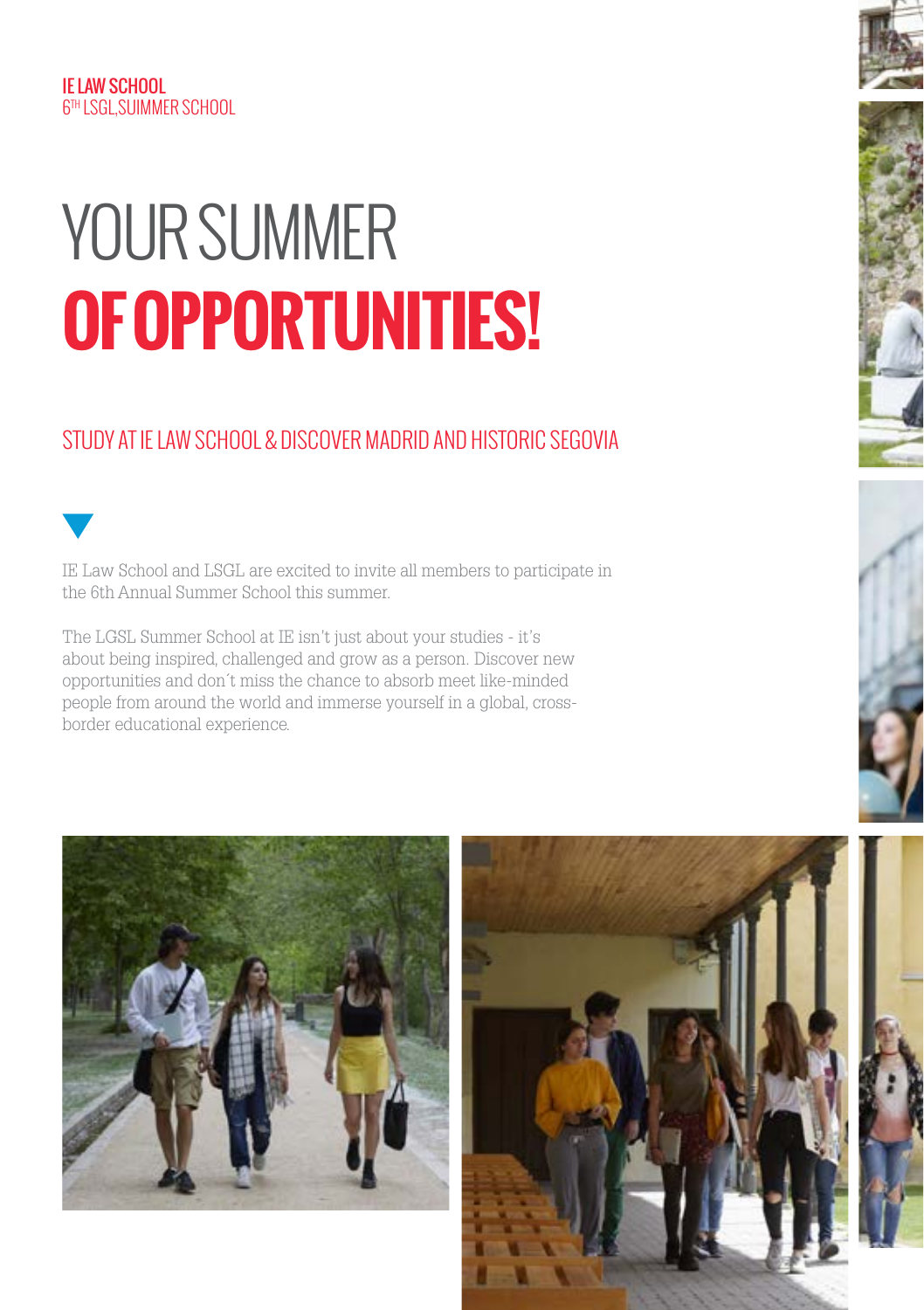





# **COURSES** PROGRAM

### WEEK 1: 16-20 JULY

| 09:00           | <b>Session I:</b> Climate Change, Justice and Courts     |
|-----------------|----------------------------------------------------------|
| 10:30           | Coffee Break                                             |
| 11:00           | <b>Session II:</b> Climate Change, Justice and Courts    |
| 12:30           | Lunch                                                    |
| 13:30           | <b>Session III:</b> New Trends in International Taxation |
| 15:00           | Coffee Break                                             |
| $15:30 - 16:30$ | <b>Session IV:</b> New Trends in International Taxation  |

## WEEK 2: 23 - 27 JULY (\*no classes on July 26)

| 09.00           | <b>Session I:</b> Corporate Governance -From Comparative<br>to Global  |
|-----------------|------------------------------------------------------------------------|
| 10:30           | Coffee Break                                                           |
| 11:00           | <b>Session II:</b> Corporate Governance -From Comparative<br>to Global |
| 12:30           | Lunch                                                                  |
| 13:30           | <b>Session III:</b> Current Challenges in Trade and<br>Investment Law  |
| 15:00           | Coffee Break                                                           |
| $15:30 - 17:00$ | <b>Session IV:</b> Current Challenges in Trade and<br>Investment Law   |

\*All students are required to attend the LSGL Academic Conference at IE Madrid Campus on July 26th.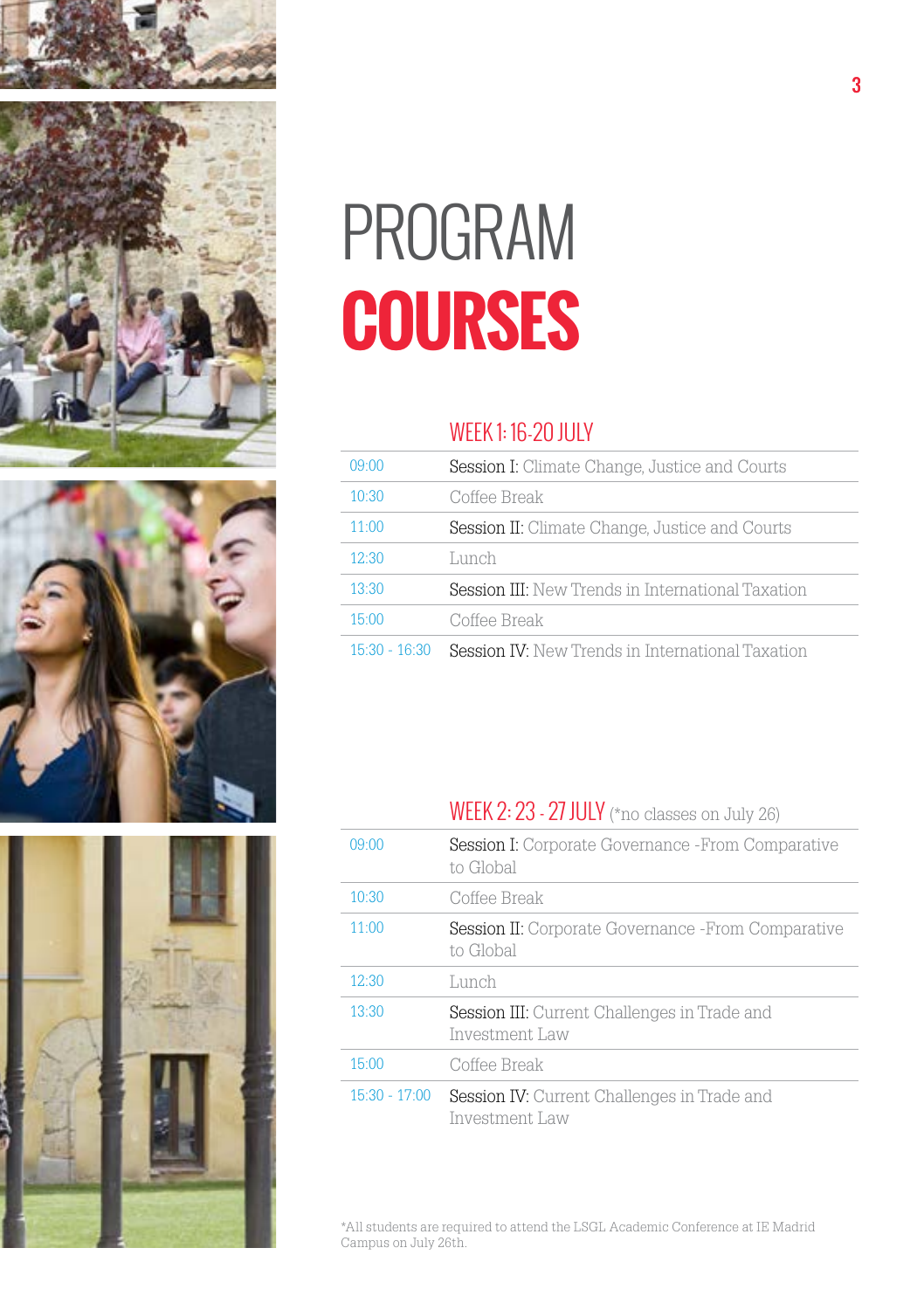# ADMISSIONS **REQUIREMENTS**





# ADMISSIONS PROCESS

Please download the registration form here, fill it out, and send it to lsglsummer@ie.edu with the following required documentation: an official transcript (in English or Spanish), Curriculum Vitae (in English) and copy of the bio page of your passport.

APPLICATION DEADLINE: May 10, 2018

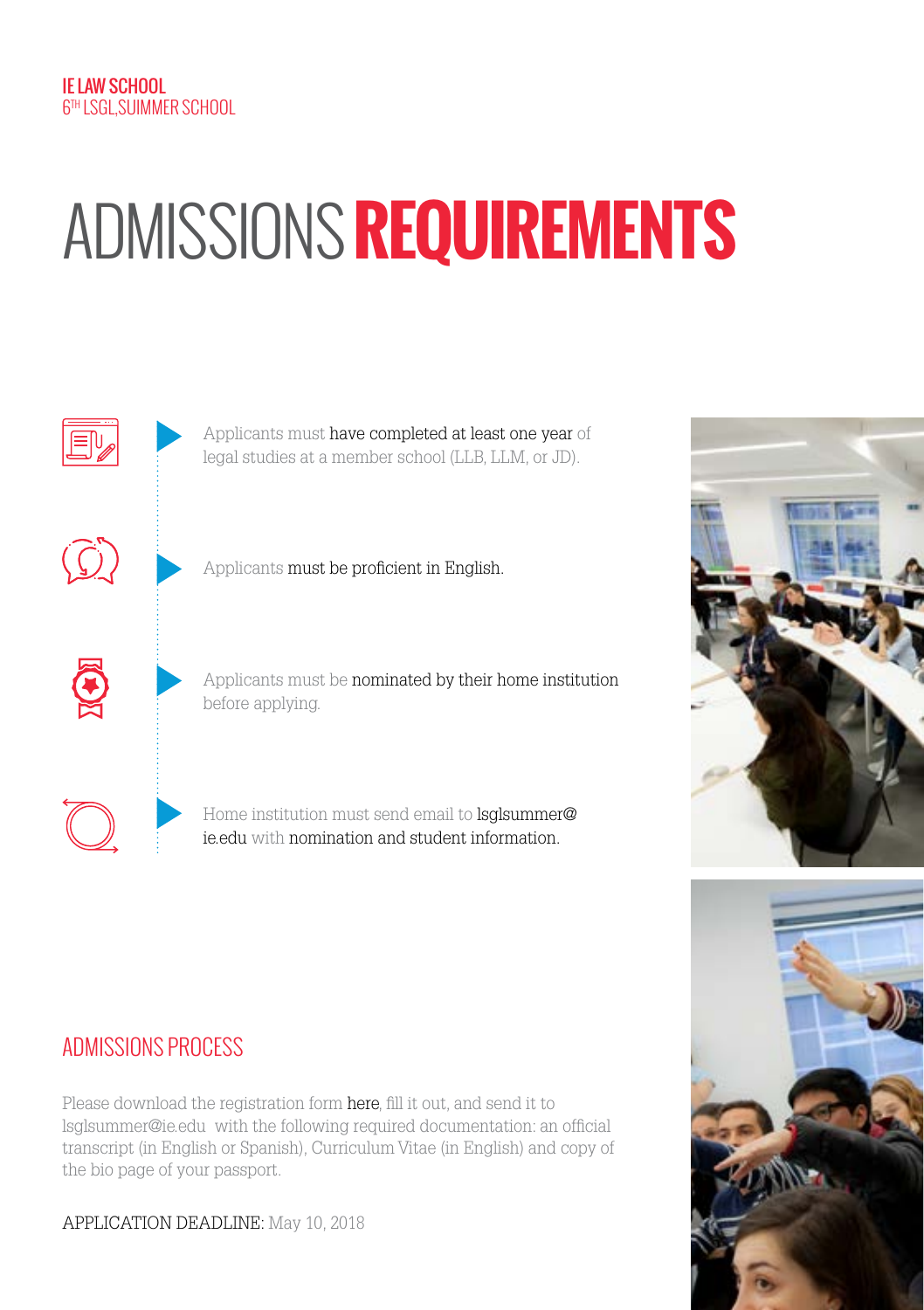



# THE INFORMATION YOU NEED **TO ENJOY YOUR LSGL SUMMER SCHOOL EXPERIENCE IN SPAIN**



# WELCOME TO **IF!**

In order to ensure that your IE experience is as smooth as possible, Student Services offers you resources and information vital for your experience in Spain. From obtaining the student visa to finding accommodation, exploring medical insurance options or getting mobile phone service, we are here to assist you.

If you have any questions or concerns please contact our student services departme[nt here.](https://www.ie.edu/student-services/basic-procedures/)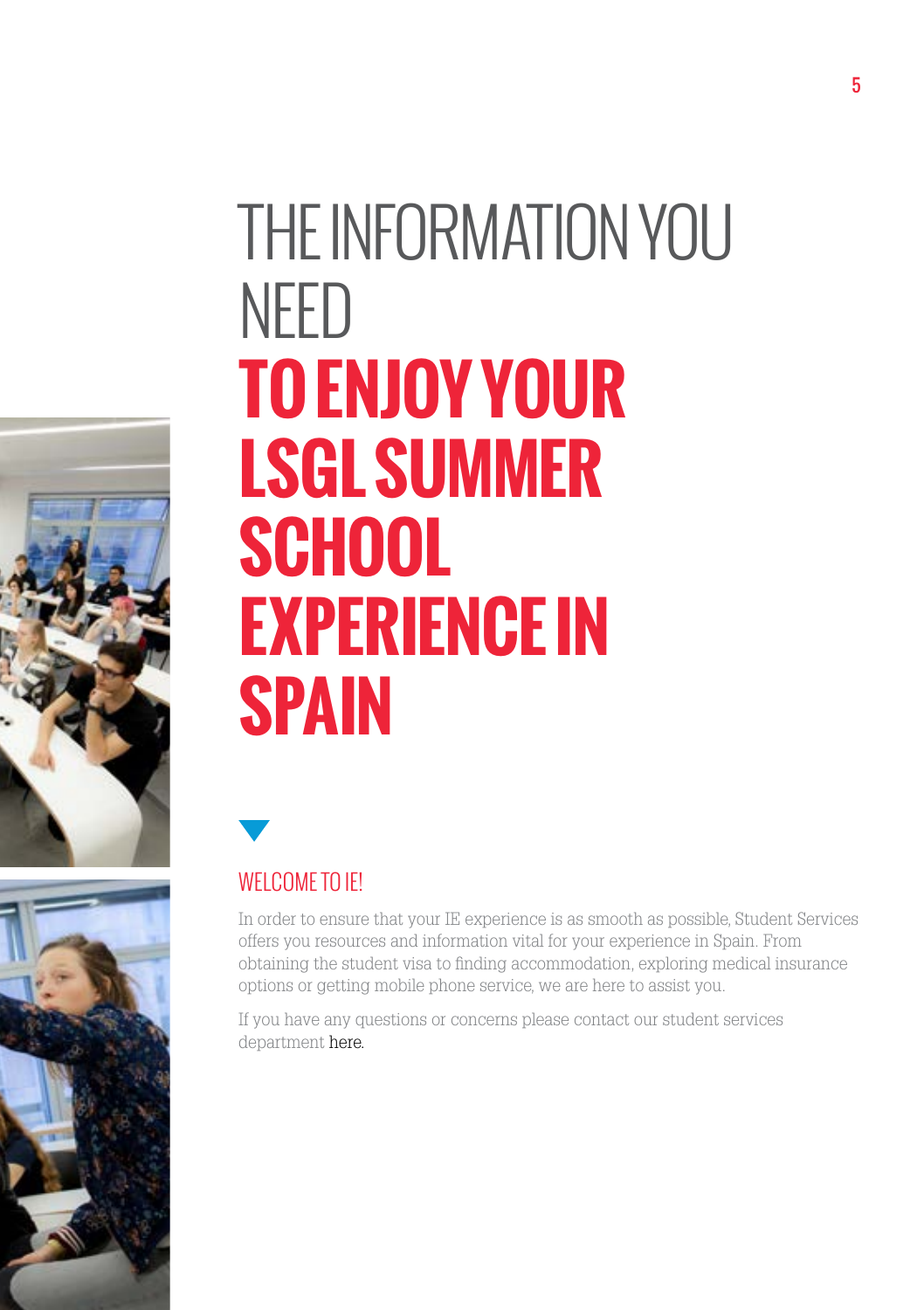

# VISA REQUIREMENTS

Students are advised to check with the Spanish Consulate in their home country regarding Visa Requirements before departing to Spain.

Students coming from outside the European Union may need to apply for a tourist visa (Schengen visa).

Please take into account that the delivery of the Visa may take several weeks, so it is convenient that you start with the paperwork as soon as possible. You can begin paperwork 90 days ahead of your flight. The International Office will provide the acceptance letters required for visas.

For more information [visit Student Services or](https://www.ie.edu/student-services/basic-procedures/) contact lsglsummer@ie.edu



# **TUITION**

Tuition is  $\in$  1.000 per student. The fee covers all academic courses, some social and/or cultural activities and programs and light cafeteria meals, provided every Monday through Friday when lectures are being held.

Students need to budget separately for housing, insurance, evening and weekend meals and entertainment expenses.

Each member school will be responsible for paying tuition fee of at least one student, whether or not a student is in attendance.

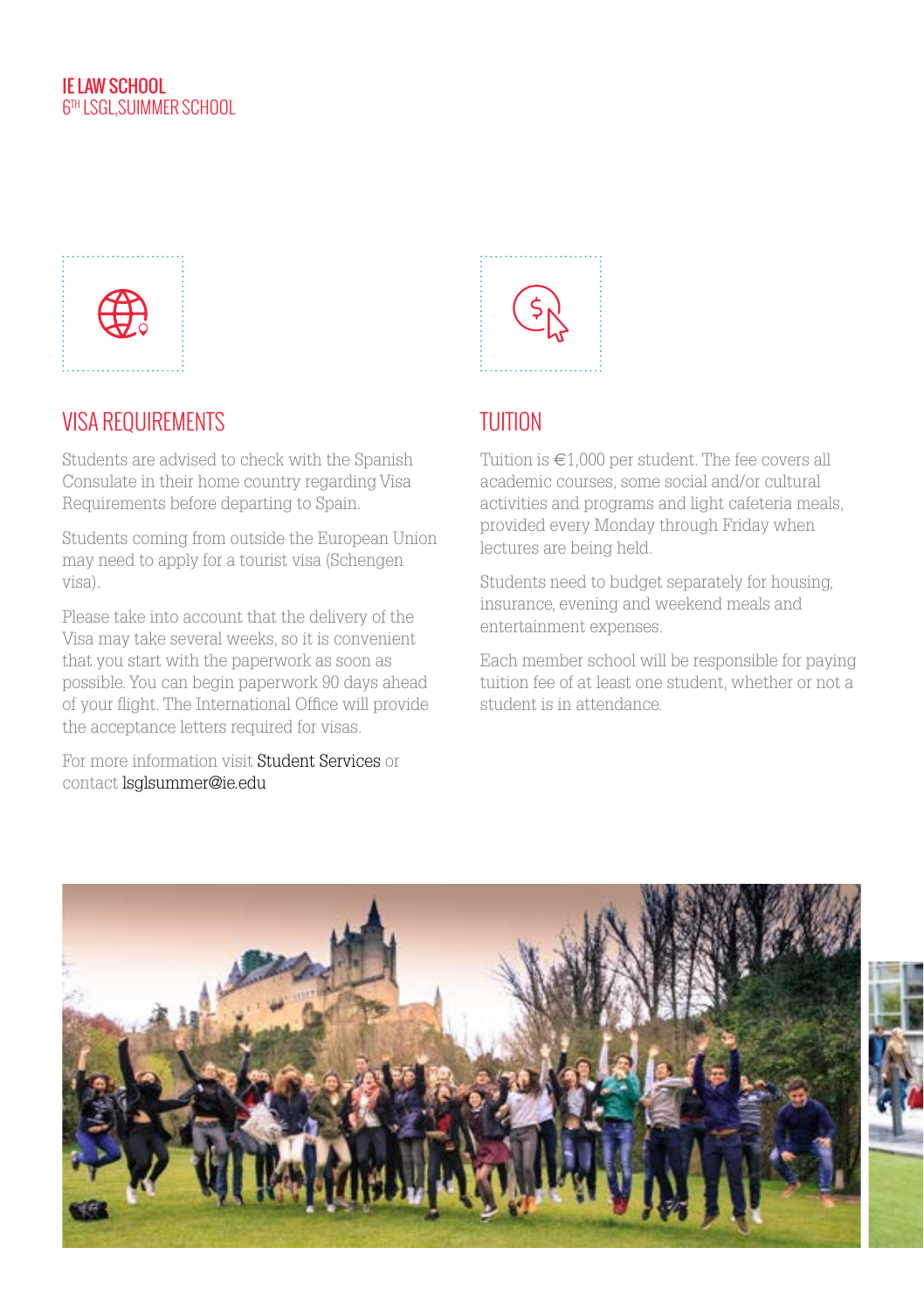

### MEDICAL INSSURANCE

All students are required to have medical insurance coverage to cover any illness or accident that may occur during their stay in Spain. This coverage can be ensured by means of the European Health Card, for EU citizens that have the option of applying for it in their country of origin, or by private medical insurance. For the latter, our school has partnerships with several insurance companies.

Applicants for the Schengen visa shall prove that they are in possession of adequate and valid travel medical insurance to cover any expenses that might arise in connection with repatriation for medical reasons, urgent medical attention and/or emergency hospital treatment, during their stay(s) on the territory of the Member States.

The insurance shall be valid throughout the territory of the Schengen Area Member States and cover the entire period of the person's intended stay or transit. The minimum coverage shall be €30,000.





# PAYMENT

If you decide to make a transfer it is very important that you identify transfer by sending the receipt directly to lsglsummer@ie.edu and clearly indicate 6th LSGL Summer School and your name,

Payments are due no later than June 10, 2018.

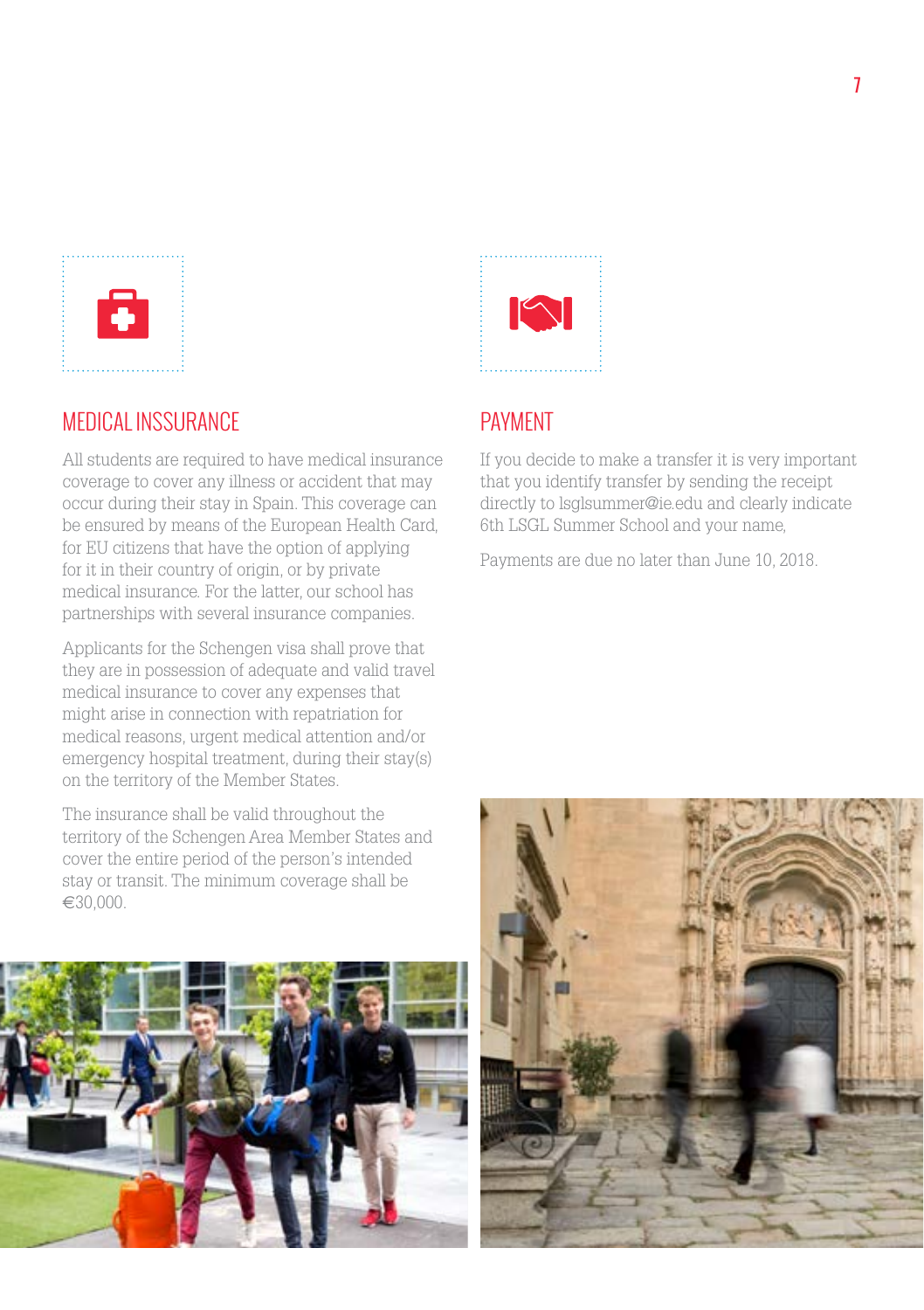



### **HOLISING**

Student Hosing will be at The Factory Residence Hall in Segovia. www.factoryresidence.com

The residential complex The Factory Residence Hall is a newly constructed building equipped with the most modern facilities to offer complete and high quality accommodation services.

The Factory Residence Hall is strategically located in the neighborhood of San Lorenzo of Segovia, just five minutes walking distance from the IE University and the city center.

Prices for room and breakfast are:

- Single room: 35€/night
- Double: 29€/person/night

Payment for housing will be due upon registration and should be paid by bank transfer with the reference "IE Summer School" to:

Alojamientos Internacionales de Segovia SL C/ Los Vargas Nº17, 40.003 Segovia

Bank: Banco Popular Español SWIFT: POPUESMM

IBAN: ES12 0075 5711 1206 0013 4458

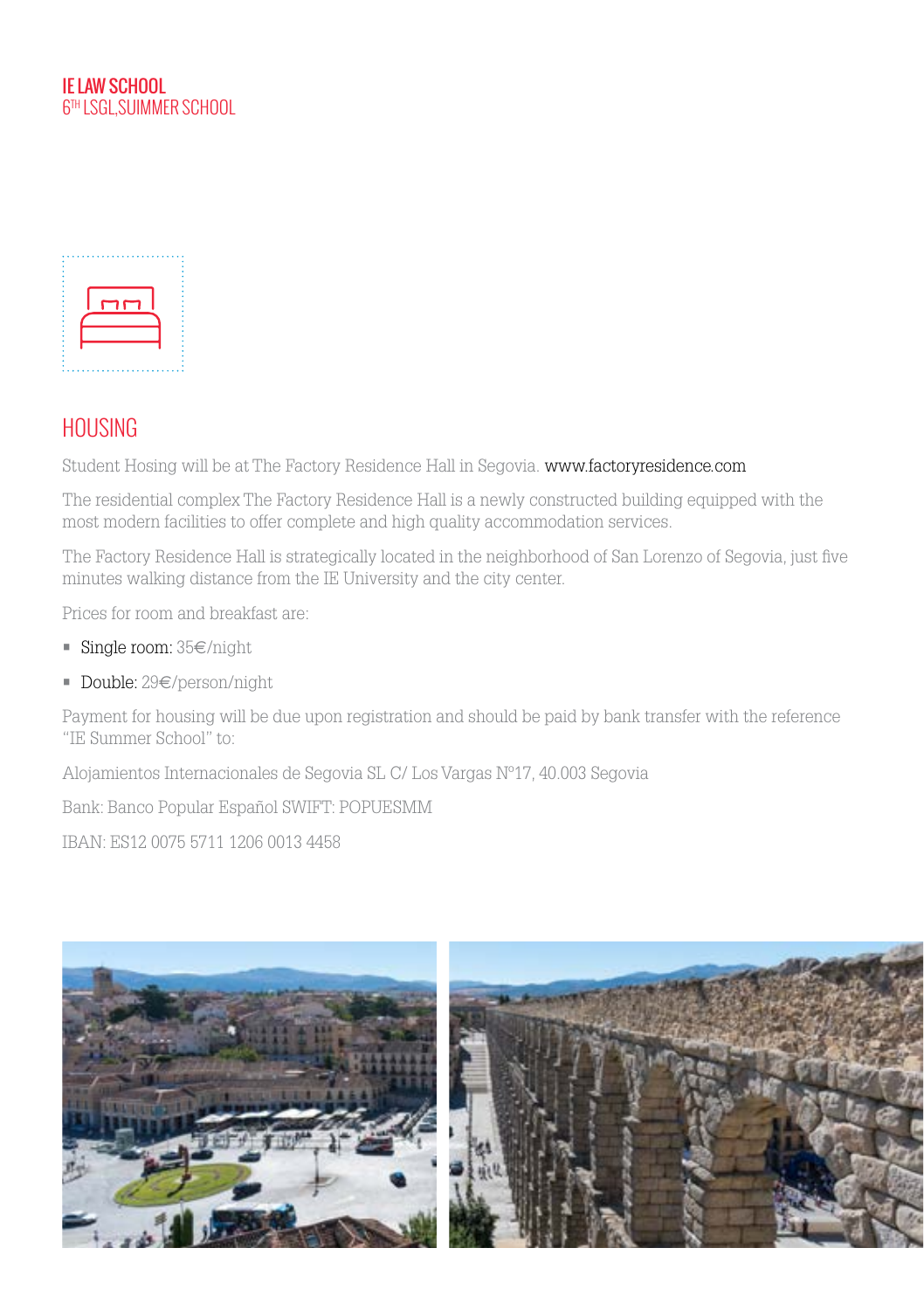

# LIVE A TRUE CAMPUS EXPERIENCE DURING THIS SUMMER AT IE

The IE University campus in the city of Segovia offers a true campus experience. It is housed in the Convent of Santa Cruz la Real, a historic building declared a national heritage site in 1931.

Segovia is a fairytale city full of narrow, twisting alleyways, Romanesque churches, and beautiful buildings. Additionally, this province of Spain has always been famous for its climate and its traditional cuisine. It is definitely not just a city to be admired from afar, but a great place live a unique summer experience.

Cli[ck here to](https://www.ie.edu/es/universidad/acerca-de/campus-de-segovia/) discover our campus in Segovia.

Check out last years experien[ce here.](https://lawschoolsgloballeague.com/event/5th-lsgl-summer-school-mexico-city-2017/) 

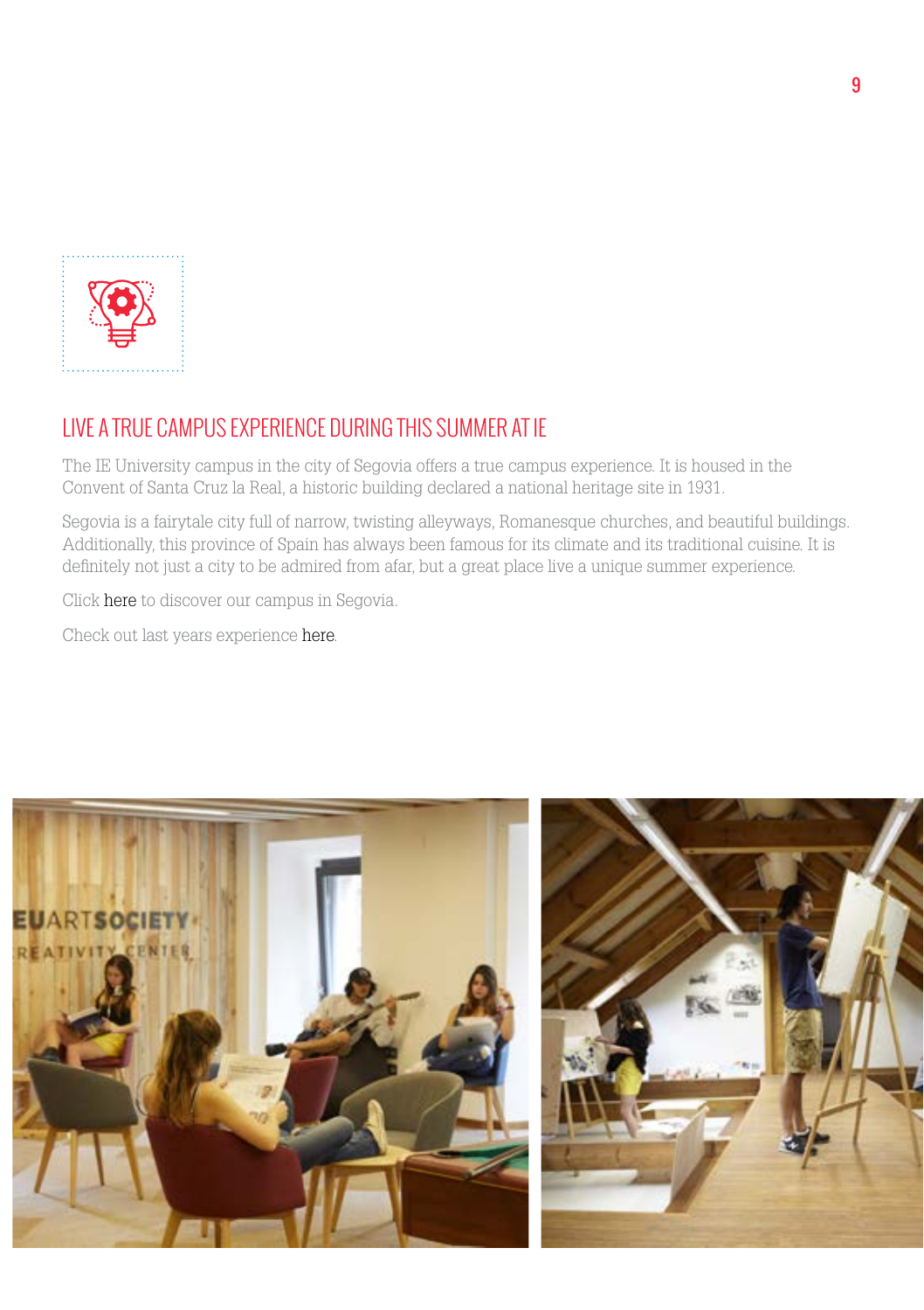#### IE LAW SCHOOL 6TH LSGL,SUIMMER SCHOOL

# **WEEK 1.** COURSES



# 1. CLIMATE CHANGE, JUSTICE AND COURTS

In recent years there has been a proliferation of legal challenges brought against states, corporate actors and transnational institutions for failing to meet domestic and international commitments to reduce human induced climate change. Courts all over the world are responding robustly, recognising the need to act and mandating specific responses. These cases have important symbolic value in the fight against climate change. As a result, they have been well-publicised, and the number of legal challenges across the globe has snowballed.

It is tempting to view these cases as victories that are the embodiment of climate justice. However, this betrays an overly simplistic reading of the cases. Through this course, students will be equipped to interrogate and think deeply about this new body of global climate change jurisprudence. The course is divided into three parts: an introduction to the nature of climate change as a 'hot' legal problem, an exploration of the concept of climate justice, and an analysis of the role that climate justice plays in the adjudication of the leading climate change cases.

# **PROFESSORS**



#### EMILY BARRITT

Emily Barritt is a Lecturer at The Dickson Poon School of Law, where she teaches courses on tort law, environmental law and the global law of

climate change. She has a BA in Jurisprudence from the University of Oxford and a PhD from King's College London She has previously taught at the University of Oxford and was a Centre Fellow at the Centre for Environment Energy and Natural Resource Governance at the University of Cambridge. Emily's research considers the nature of environmental justice, rights, democracy and stewardship.



### MELANIE J. MURCOTT

Melanie J Murcott is a Senior Lecturer in the Department of Public Law, Faculty of Law, University of Pretoria, where she teaches administrative and

environmental law. She holds an LLB cum laude from the University of Cape Town and an LLM cum laude (masters in Administrative Law and Constitutional Law) from the University of Pretoria. Melanie is admitted as an attorney of the High Court of South Africa, and as a solicitor of England and Wales. Her research focuses on the potential of environmental law to contribute to South Africa's project of transformative constitutionalism.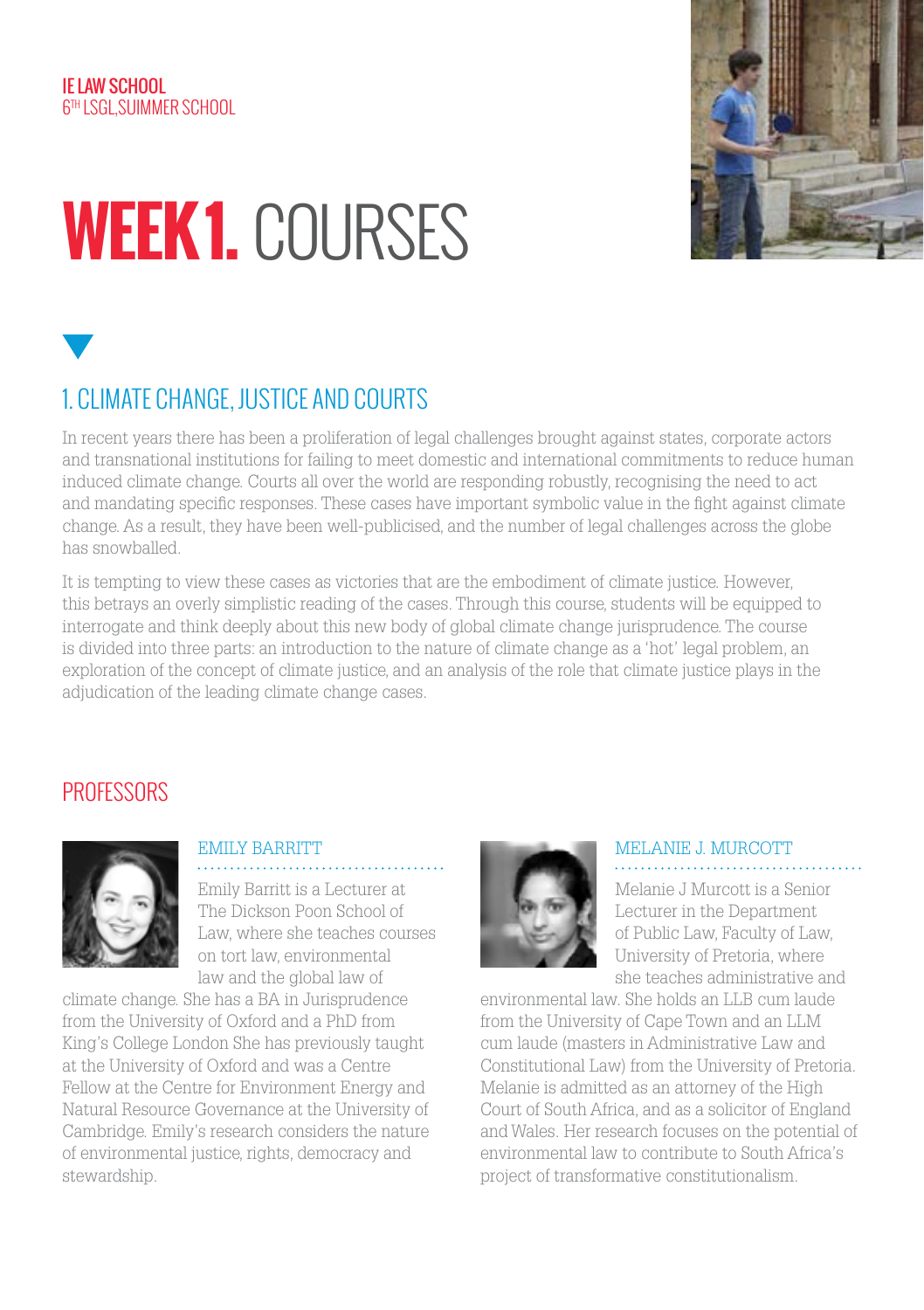

# 2.NEW TRENDS IN INTERNATIONAL TAXATION

The aim of the course is to introduce students to the field of international tax law and to provide students with an understanding of tax law from an international perspective. The course will present the current legal rules and cover the policy arguments, in particular in the light of the OECD's recent Base Erosion and Profit Shifting Project (BEPS), which has arguably changed the rules for international tax law.

## **PROFESSORS**



### ELEONORA LOZANO

Professor Eleonora Lozano is the director of the Ph.D. in Law and of the tax law programmes in the Faculty of Law of Universidad de los Andes, Colombia. She is a

lawyer and an economist from Universidad de los Andes, she did her master's degree in economics in the same university and holds a doctorate degree in law from Universidad de Salamanca in Spain, where she obtained the cum laude distinction.

Professor Lozano has done extensive research in matters regarding national and international taxation, public finance, law and economics, fiscal theory and policy, economic analysis of law, alternative mechanisms for national and international conflict resolutions, as well as ethics and taxation.



### TRACY GUTUZA

Tracy Gutuza is an Associate Professor Tax Law in the Department of Commercial Law, at the University of Cape Town in South Africa where she also

holds the position of Deputy Dean: Undergraduate Studies in the Faculty of Law. She is involved in the teaching of both undergraduate and postgraduate law students, in the areas of tax and finance law. She has an LLB from the University of Cape Town, an LLM from the University College of London and a PhD from University of Cape Town. She has published in the field of tax law and her research interests are in the areas of business law, tax law, finance law, international tax law and legal education.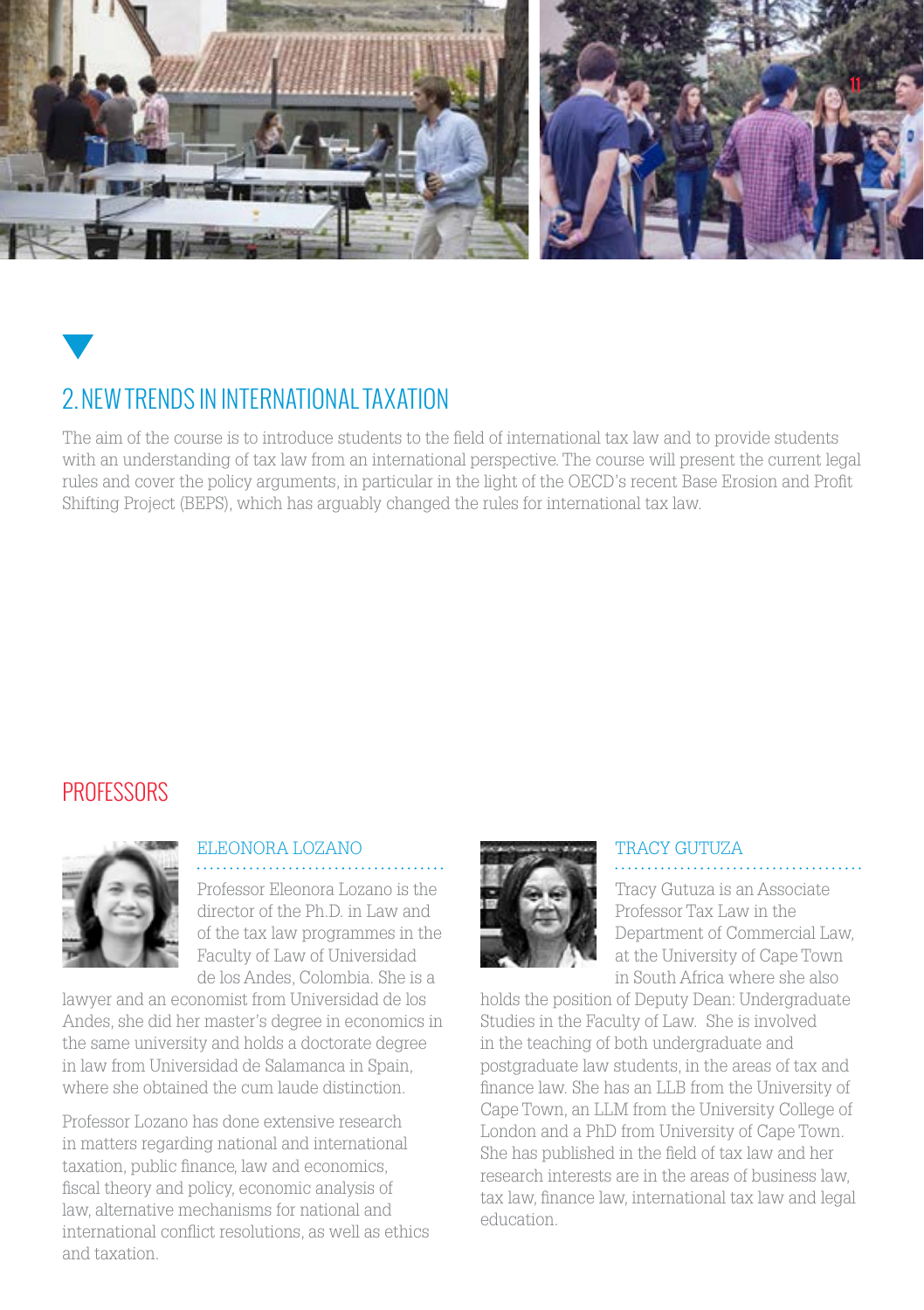# **WEEK 2.** COURSES

# 1. CURRENT CHALLENGES IN TRADE AND INVESTMENT LAW

The proposed course focuses on current challenges in international trade and investment law. This course will pay particular attention to the trade and investment law challenges of the new global order that have emerged from the globalization backlash in the era of Brexit and Trump, the emancipation of big developing countries and the negotiation and conclusion of preferential trade agreements and especially the new 'megaregional' agreements. Apart from the need to critically rethink the vested notions in trade and investment law, the course will also cover other topical challenges that are changing our global trade and investment landscape, such as the emergence of global e-commerce and services trade, as well as issues regarding restrictive trade practices in natural resources and energy.

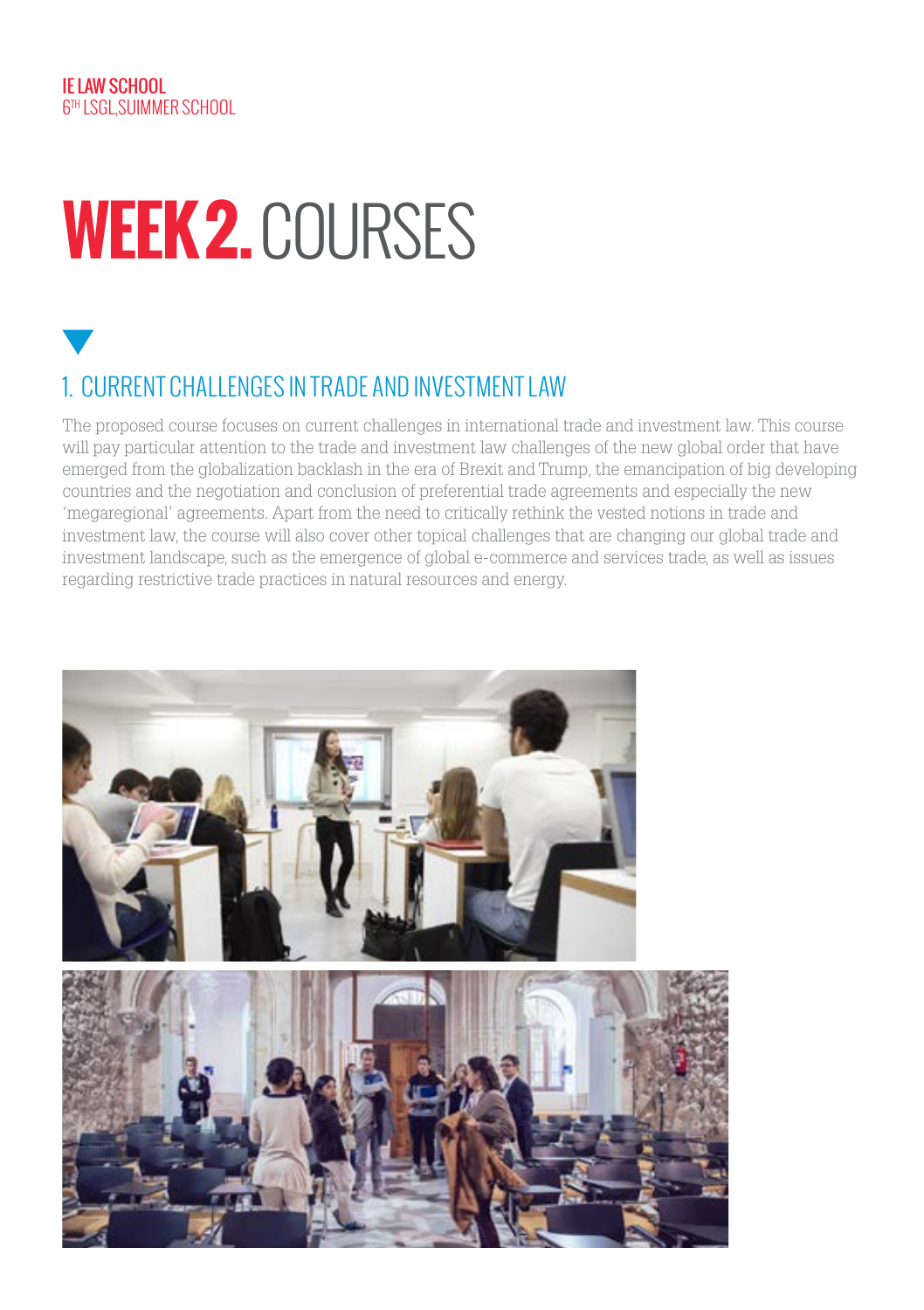### **PROFESSORS**



#### JOHANNA JACOBSSON

Dr. Johanna Jacobsson is Assistant Professor at the IE University in Madrid, Spain. She is a lawyer and academic specialized in international economic law. Her main fields of expertise are international trade law (especially preferential trade agreements, services trade and digital trade) and the EU's internal market law and external trade relations. Johanna's current research interests lie especially in the effects of technology and digitization on international trade and business.

Johanna holds a PhD in European and international law from the European University Institute, Florence, Italy (2016) and LLB, LLM and BA degrees from the University of Helsinki, Finland. She has previously acted as a law clerk at the Court of Justice of the European Union and been a visiting researcher at the Finnish Institute of International Affairs. She has also practiced law in a commercial law firm.



#### ANNA MARHOLD

Dr. Anna Marhold is Assistant Professor and Senior Researcher at the Tilburg Law and Economics Center (TILEC) where she researches and teaches on various topics of international and European law. Her main research interests lie at the intersection of international economic law, energy and environmental regulation. Anna is also a Fellow at the Cambridge University-based C-EENRG Platform on Global Energy Governance. Her monograph, titled Energy in International Trade:

Concepts, Regulation and Changing Markets, is forthcoming with Cambridge University Press (2018). Anna obtained a PhD in Law at the European University Institute in Florence. During her PhD, she was an EU-US Fulbright Schuman Grantee and Visiting Scholar at NYU School of Law. Additionally, she was a Marie Curie Early Research Fellow in the Framework of DISSETTLE, Dispute Settlement in Trade Law and Economics at the Graduate Institute in Geneva. Anna holds parallel degrees in Law (LLB, LLM) and Russian (BA, MA) from the University of Amsterdam.



#### MARCO DE BENITO

Dr. Marco de Benito is Professor at the IE University in Madrid, Spain. He is an expert in international arbitration and comparative private and procedural law. He has taught, spoken, and done research in universities in Europe, Asia, and the Americas. At IE University he has headed the Jean Monnet Module "Towards a Common Private Law of Europe." He has also consulted for the Justice Commission of the Spanish Congress and for the Argentine Cabinet on the reform

of their respective laws on arbitration. He is a member of the Procedural Law Board of the Spanish Royal Academy of Jurisprudence and Legislation. In parallel to his academic career, Professor de Benito has acted as arbitrator and represented clients in arbitrations seated in Paris, London, Geneva, Madrid or Miami, applying Spanish, Italian and Austrian law, as well as the lex mercatoria (merchant law). He has been selected by Global Arbitration Review as one of the foremost international arbitration practitioners under 45.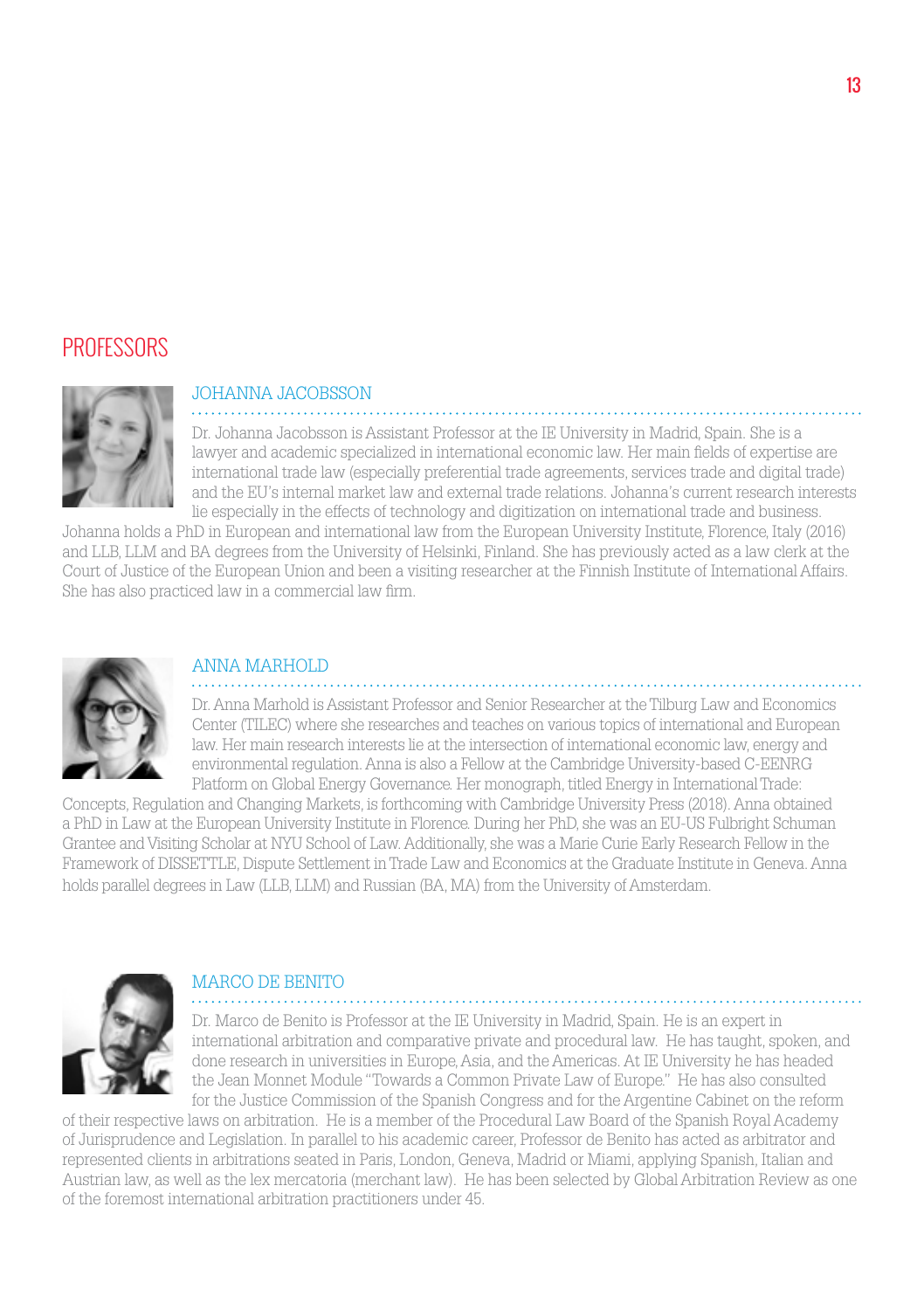# 2.CORPORATE GOVERNANCE -FROM COMPARATIVE TO GLOBAL

This course, which falls within the interests of the Business & Law research group, provides an understanding of selected legal features that underlie firms' organization and business transactions. Although there may be singularities in features, rules and institutions that vary in each jurisdiction, the course looks at several legal systems as a way of grasping their commonalities and stressing how functional and economic reasons inspire the configuration and functioning of most of them.

During the course, we will search for the functional motivation and the justification of institutions and rules. An interdisciplinary approach will be followed in trying to ascertain the reasons for the institutions being how they are. In addition, the related private international law issues will be discussed.

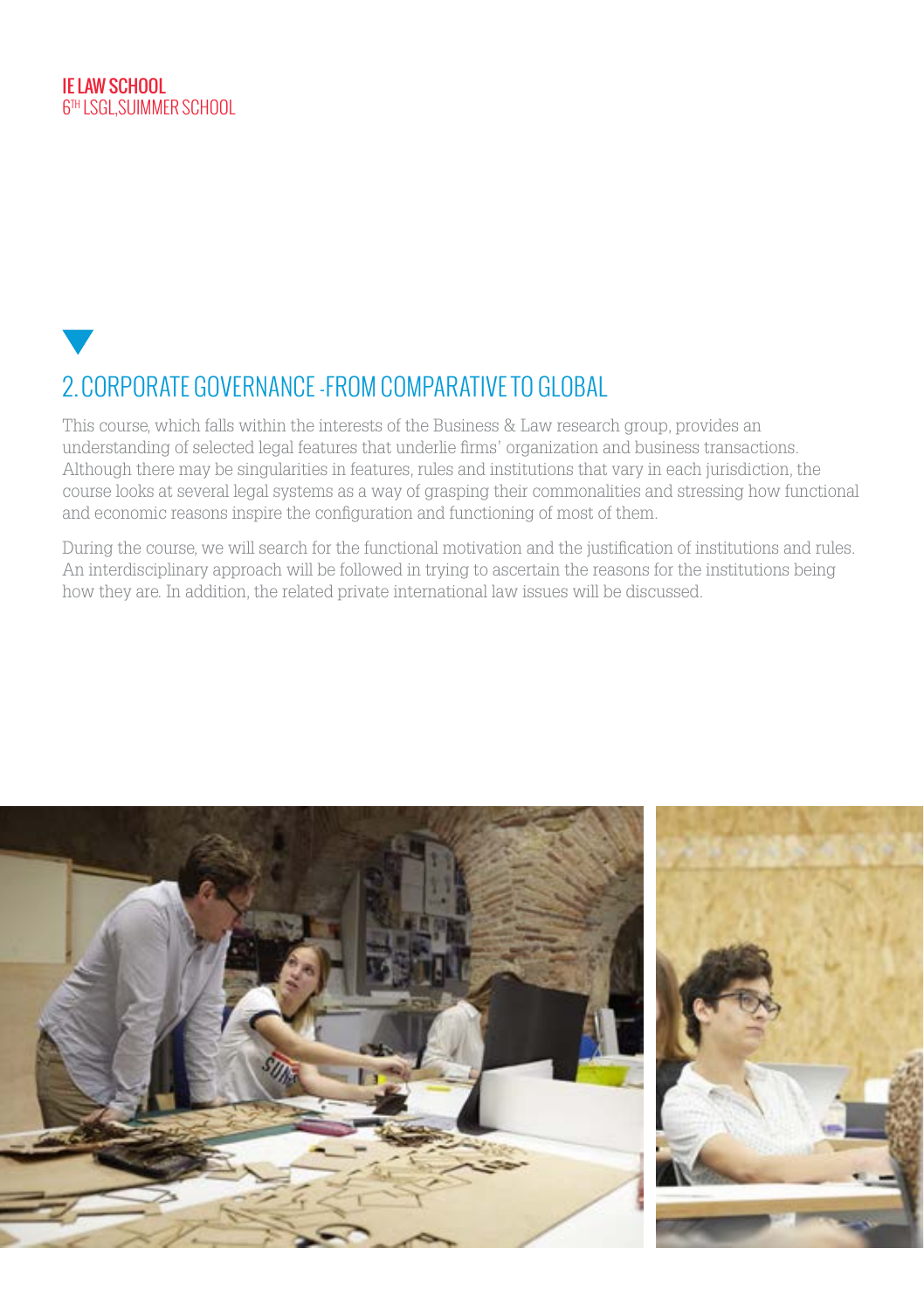### **PROFESSORS**



#### SARA SÁNCHEZ

Professor Sánchez has been teaching and researching at Universidad Rey Juan Carlos and Universidad Autónoma of Madrid from 2008 to 2013. From 2014 and until 2016, she has been in practice as a lawyer at the law firm Uría Menéndez, specialised in IPOs. Together with this, she worked as corporate governance and company law counsel to Spanish listed companies. Professor Sanchez has focused her interest on economic private international law (mainly corporate and capital markets law issues), from an EU perspective.



#### AMIR LICHT

Former dean of the Radzyner School of Law at the Interdisciplinary Center Herzliya. After graduating in law and in economics at the Tel Aviv University, Prof Licht worked as an intern and attorney in the Hertzog Fox and Neeman law firm, following which he continued his studies at Harvard University where he earned his LLM and SJD. His works were published in leading journals in law, financial ecnomics, and business. Prof Licht

teaches corporate law, securities law, and related topics. Main disciplines of research: cultural dimensions of social institutions, comparative corporate governance, international securities regulation, combining insights from psychology and finance.